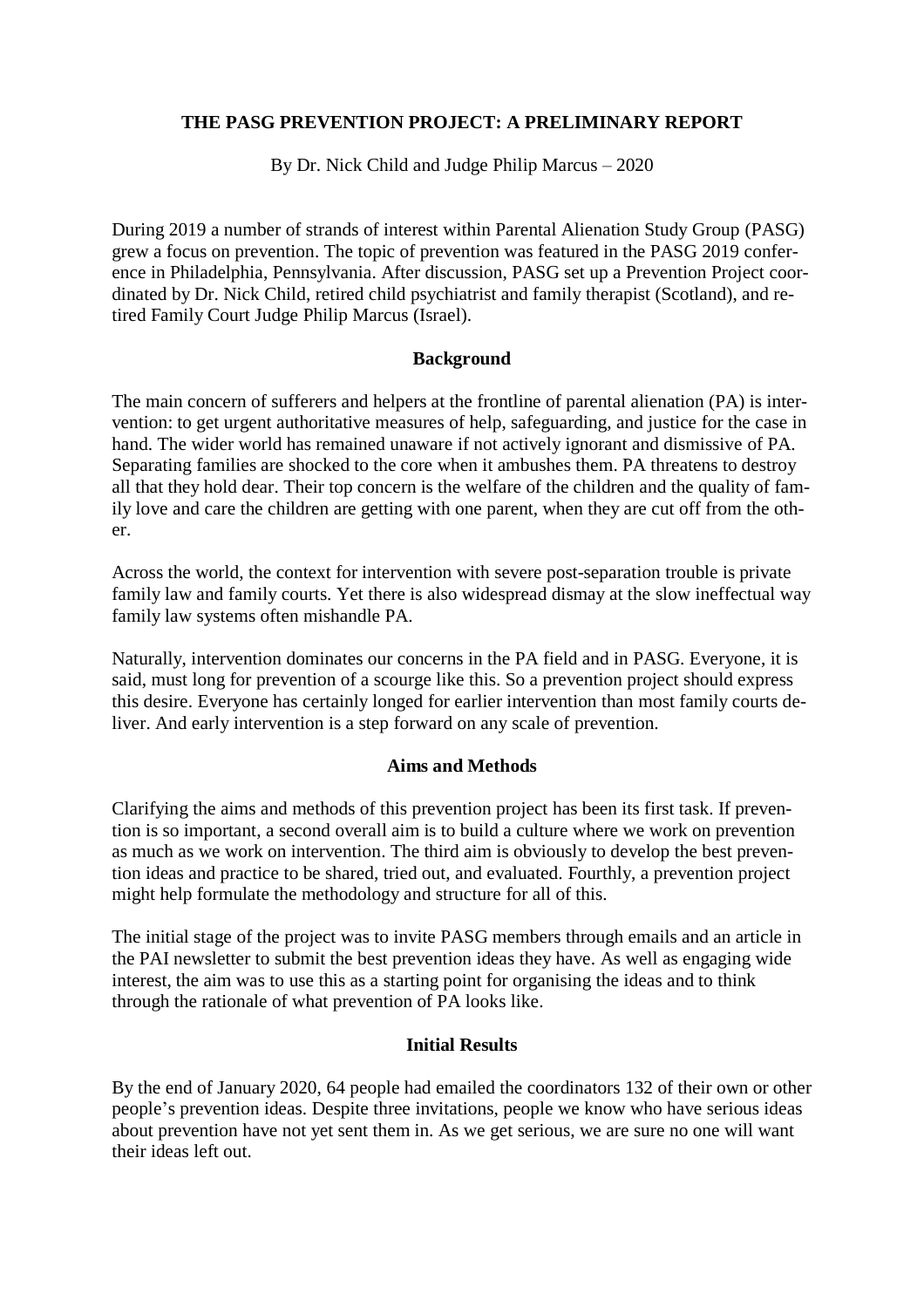Some respondents have clearly thought a lot about prevention. They submitted several wellworked out ideas. Some were already established in practice; others were just brief blue-sky thinking. A few expressed hopes rather than actual ideas for prevention.

A spread sheet was created to summarise the submissions. To get a handle on a mass of information, we [NC] took the liberty of condensing each idea into a short phrase that contained the gist of it. A raw list of these one-line summaries without the authors' names is available [HERE.](https://www.dropbox.com/s/enqcm57je3jhc7d/PASGPreventionProjectList132Ideas.pdf?dl=0%5d)

We then worked hard to discuss, digest, and organise the wide range of ideas submitted. We wanted a schema to make best sense of prevention that factored in key things like: time-scale, mode of operation, key target group, need for resourcing or major (e.g., legal) changes, as well as how feasible it is to roll out good local innovation to be standard for all.

We have used a simple timescale—a notional trajectory of PA's development before and after the emergence of the recognisable pattern we know. Of course, even that simple schema raises interesting and often complex issues. We set out a few of those issues below.

### **Some Examples**

To illustrate the range and diversity, here's a few of the ideas sent in, some only half serious.

- Don't partner up; (if you do) don't have children; (if you do) never separate
- Teach young people about life, e.g., to spot and avoid wrong friends and partners
- Hold parents accountable after separation more than the system does
- Find ways to talk and resolve misunderstandings with PA-detractors
- Make shared-parenting the rebuttable default starting point after separation
- Social impact media campaigns to build the value and importance of family ties
- Campaign to train, educate, and raise awareness of "parental alienation" per se
- Early, e.g., school-based programs to spot and help post-separation trouble (including PA)
- More, e.g., early routine education and support for separating couples
- Transfer "PA" into a "psychological maltreatment / emotional abuse" framework
- Much more, e.g., compulsory use of mediation, alternative resolution, and support
- Major reform of present family law; consider adversarial vs. inquisitorial systems
- Mandatory education in PA, etc., for family judges, lawyers, and professionals
- Make the courts effective and efficient—weeks, not months and years
- "Three strikes," i.e., mess up contact three times and residence changes
- Real consequences for false allegation and contempt of court orders

The three last ideas count both as early intervention and as prevention—through their educational or salutary effects on others. Many of the ideas submitted were about how to improve family law and courts. Well over one-third of the suggestions were for multidisciplinary education of professionals, especially those in legal and judicial roles. The focus on family law and courts is not a surprise within a PASG membership who mostly work in that context. Yet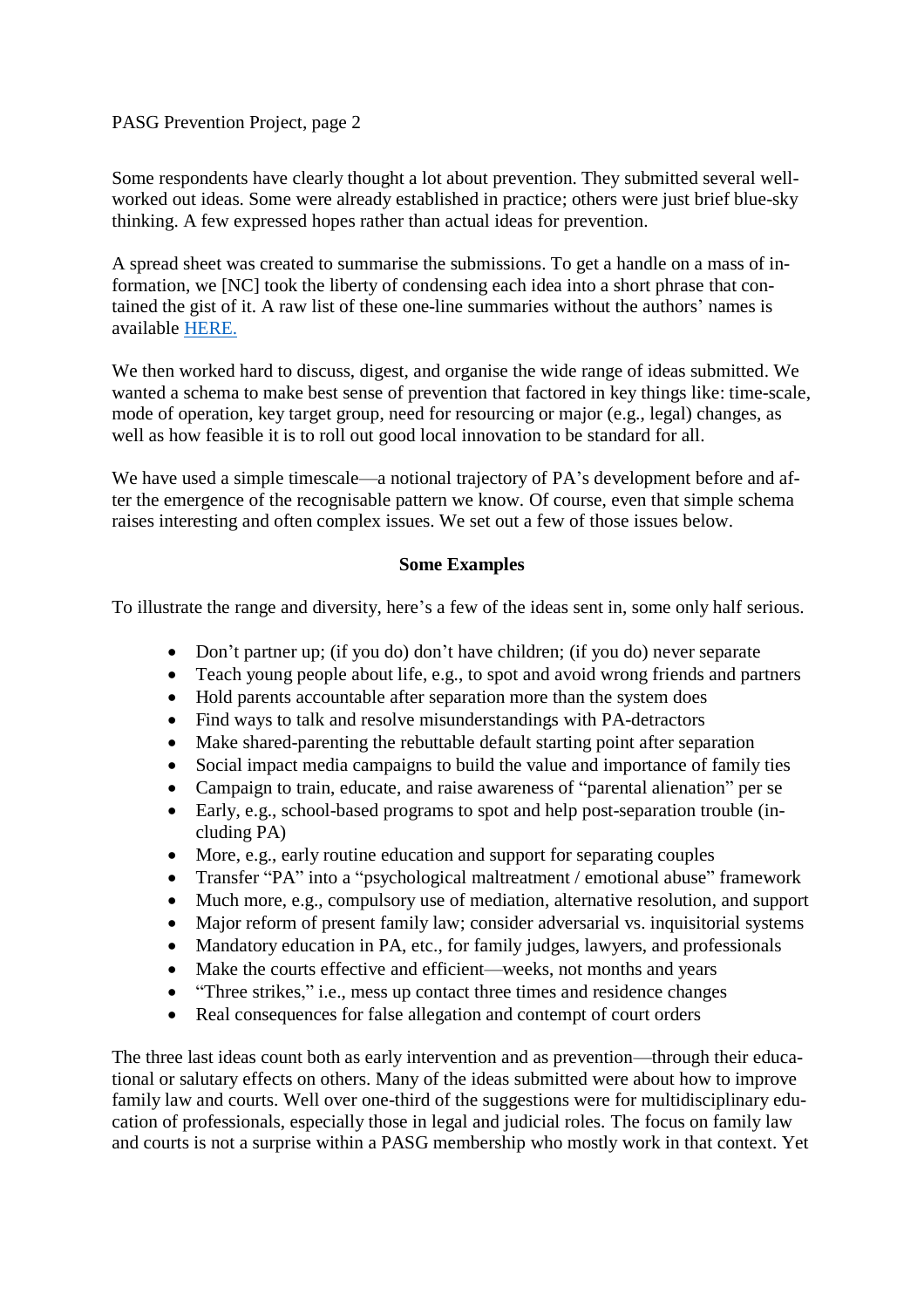it is also clear how many see family law as part of the problem, the wrong system even. If so, prevention might mean a new system not just improving the old one.

### **How to Think About Prevention**

Here is some of our preliminary thinking about prevention. The aim is to provide feedback and engage everyone in this process, to share our thinking, and build more of it so that, ultimately, we can all rapidly find the best ways to prevent these worst post-separation family troubles.

### **A prevention timescale**

First, a basic timescale. Logically preventing X must happen before X appears. Once X appears, you've not prevented it. Thus: Vaccination prevents disease. Pedestrian crossings prevent people being run over.

Here's a schematic three-stage prevention timeline to work with:

- Early prevention
- Late prevention
- Early intervention

Early intervention happens as soon as possible after PA appears. See below for more on late intervention. This simple schema gives us six points to look at:

- When does PA appear? Who sees it?
- A good target group for prevention
- Reframing severe and entrenched
- Late intervention is not acceptable
- The dilemma of raising public awareness
- Resistance to prevention within the field

#### **When does PA appear? Who sees it?**

We can see that PA requires more definition than concrete events like infection or road accidents. Those who know what to look for would see PA starting (if they were there to see it) long before others would, that is, people who are unaware or actively blind to it.

Note that unlike other family abuse which is done in secret, signs of PA can be seen quite openly by anyone with eyes to see them. That means we can hold the highest hopes for the prevention of PA.

We suggest that PA starts when someone competent would positively recognise it—if they were there to see it. That basis implies that we promote education and awareness so that routine recognition of PA at its start can eventually be expected.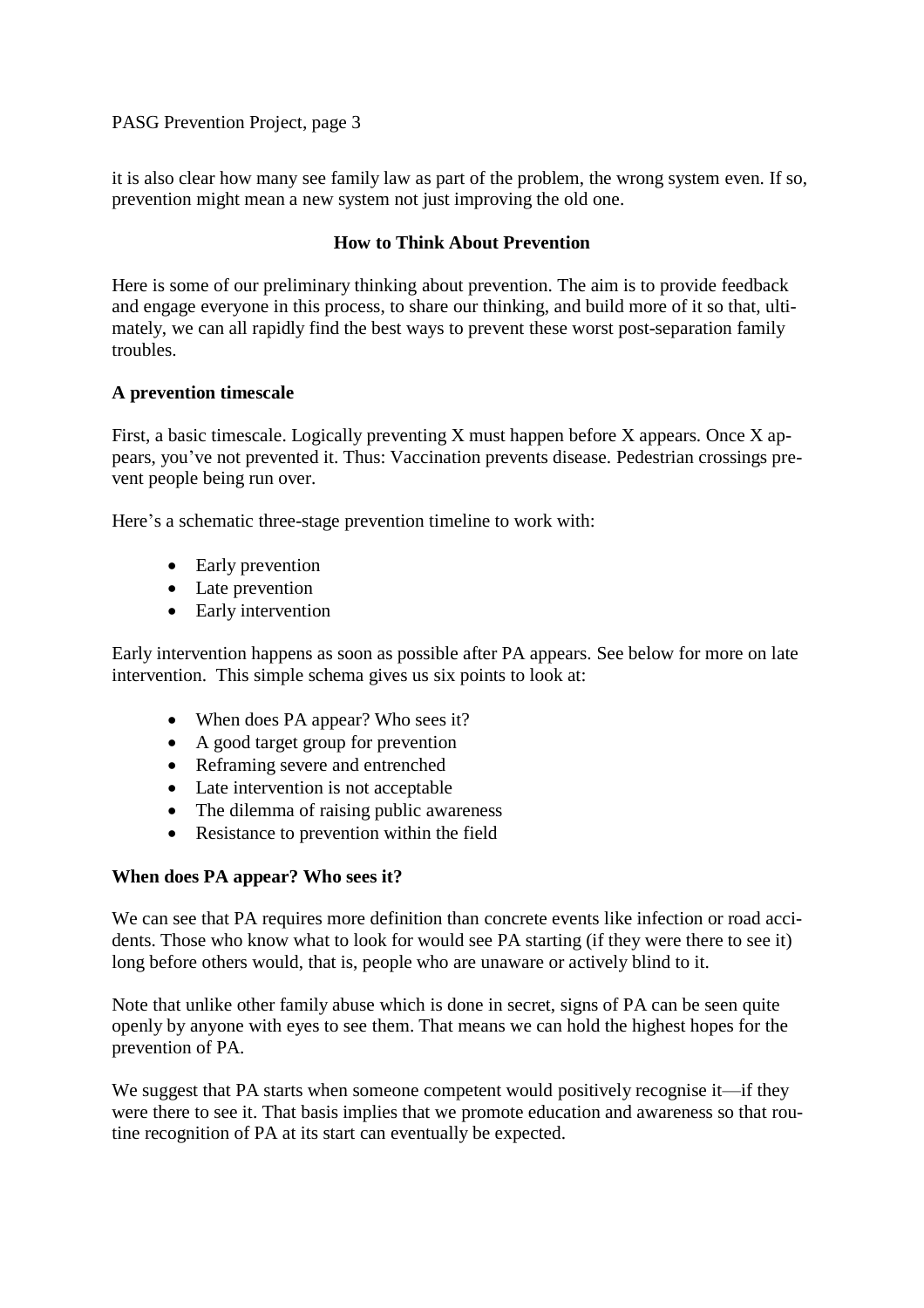In any case, we can see there is a grey area when we would see things that might be heading towards PA but wouldn't count as PA itself at that stage. We can rate them as "early signs of PA." Education, medical, and social work professionals are among those in a good position to pick up the early signs. We can envisage picking up the "early signs" right away, to work with them so that fully developed PA does not appear. Thus, late prevention prevents PA.

# **A good target group for prevention**

This is an important principle of effective prevention: Target a likely affected group of people and the boundary where PA may emerge. That is where we most want to focus our limited resources on preventing the expected from happening. In general, this target group will be parents known to be separating (e.g., because they tell someone or come for help or to family lawyers). And the children of separating parents (e.g., in school or other agencies who see them). This targets the boundary between late prevention and earliest intervention. Thinking about this target area leads to other prevention targets like earlier signs of concern before separation itself; and to how things may not go wrong until long after separation.

# **Reframing severe and entrenched**

This led us to imagine how prevention will work first of all for all kinds and degrees of preand post-separation trouble, not just the stereotypical severe kinds. Mild or severe, these are all highly distressing and harmful patterns for children and families. Secondly, we see how prevention will work more, not less, effectively with the most severe cases. We tend to assume severe cases will keep going into entrenchment and years of family courts. But actually they will be most easily spotted. Then, if mild measures of help don't work, what works years later—e.g., actual or threatened transfer of main residence—can be done more easily at this much earlier stage.

# **Late intervention is not acceptable**

We can right away confidently urge that PASG's—or anyone's—top prevention policy should be: Late intervention is not acceptable. Intervention months and years down the river of family courts may be common and needed just now. But delay is harmful to children and families. And late intervention is less likely to be effective. Anyone who is happy with long drawn out family law proceedings is pursuing other less ethical agendas than child welfare.

Heroic late intervention is better than none. But it does not prevent PA. Late intervention is only preventive in the medical sense that it prevents more fatal consequences: relationship cut-offs, injustice, harm, despair, insanity, disorder, murder, and suicide. For these reasons, late intervention is an essential but still a second best to early intervention and prevention.

#### **The dilemma of raising public awareness**

If raising awareness of the experience and pattern we know as PA is what's needed to prevent it, what do we do with the abiding dismissal of that particular term by powerful detractors? Do we build even more powerful scientific evidence for PA and battle harder to establish it? Or do we move away from the provocative term PA, as some campaigns do, to a positive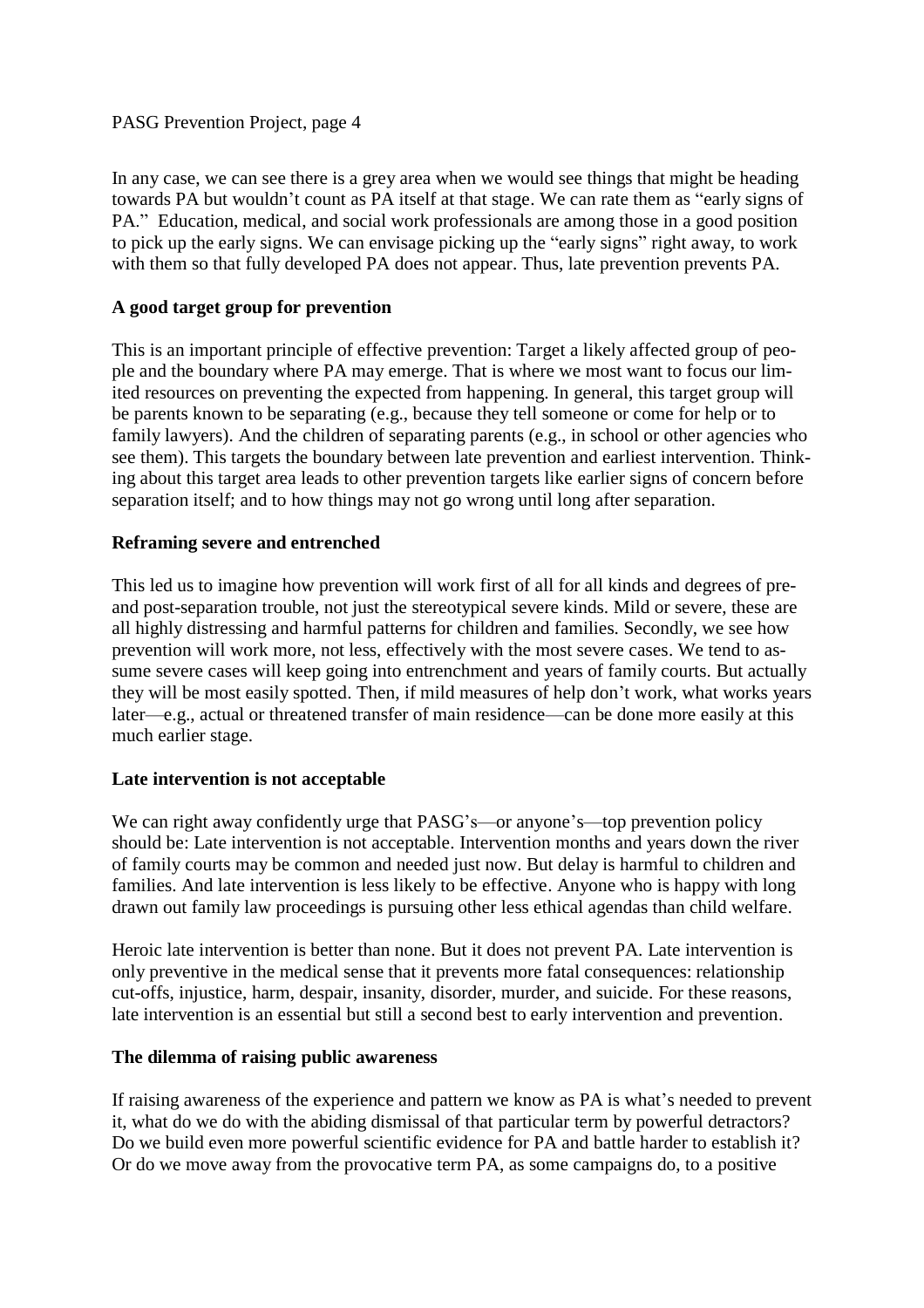promotion of family ties, love and child welfare? Or both? There are already established campaigns of both kinds to compare, for example:

- PA-based campaigns, such as [Parental Alienation](https://www.facebook.com/PAlienationuk/) UK and [Parental Alienation](https://parentalalienation.eu/) Europe
- Non-PA campaigns, such as [For Kids Sake](http://www.forkidssake.org.au/) and [Erasing Family](https://erasingfamily.org/)

# **Resistance to prevention within the field**

We mentioned above how "everyone" surely welcomes prevention. In fact, there can be considerable resistance from within the field. Heroes are often fighting with all their might to fight, survive, and intervene at all with cases of PA. Many have made their name, fame, and fortune from leading these battles. And no one disputes that early intervention would be best.

But if you are dedicated to that front line of (usually late) intervention, it can be annoying to have someone—who may be ignorant of what that heroic intervention entails—make the suggestion that there might be other better ways to do things. Even more infuriating, the prevention-promoter admits they do not yet know for sure what the better ways are. One of us explored this dynamic further, setting out an assessment of how receptive a system would be if presented with better prevention options (Child, 2020).

# **Conclusion**

This is a preliminary report of the PASG Prevention Project. From the full summary list of 132 diverse ideas about prevention of PA submitted by 64 PASG members, we present some examples. Many emphasised the need for multidisciplinary education of the professions involved. But prevention starts much earlier: the objective should be to prevent cases from getting to the stage of adversarial, or of misguided inquisitorial, litigation.

We share some preliminary thinking arising from this first phase that aims to get us working as much on prevention as on intervention. We have proposed a basic timescale to help us think about prevention, along with six other points arising: When does PA appear? Who sees it?; a good target group for prevention; reframing severe and entrenched; late intervention is not acceptable; the dilemma of raising public awareness; and resistance to prevention within the field.

# **What Next?**

This is not the last word, but a starter on prevention to generate engagement and further ideas. Please read widely and talk to anyone and everyone about prevention. Let us know your favourite resources. We expect to engage those most able and interested in developing more of a structure for prevention strategy and plans within PASG and more widely.

# **Acknowledgements**

Both coordinators/authors of this report are fully retired and comfortably pensioned. Our previous career and interests may bring a bias to our viewpoint. But we have no vested interest